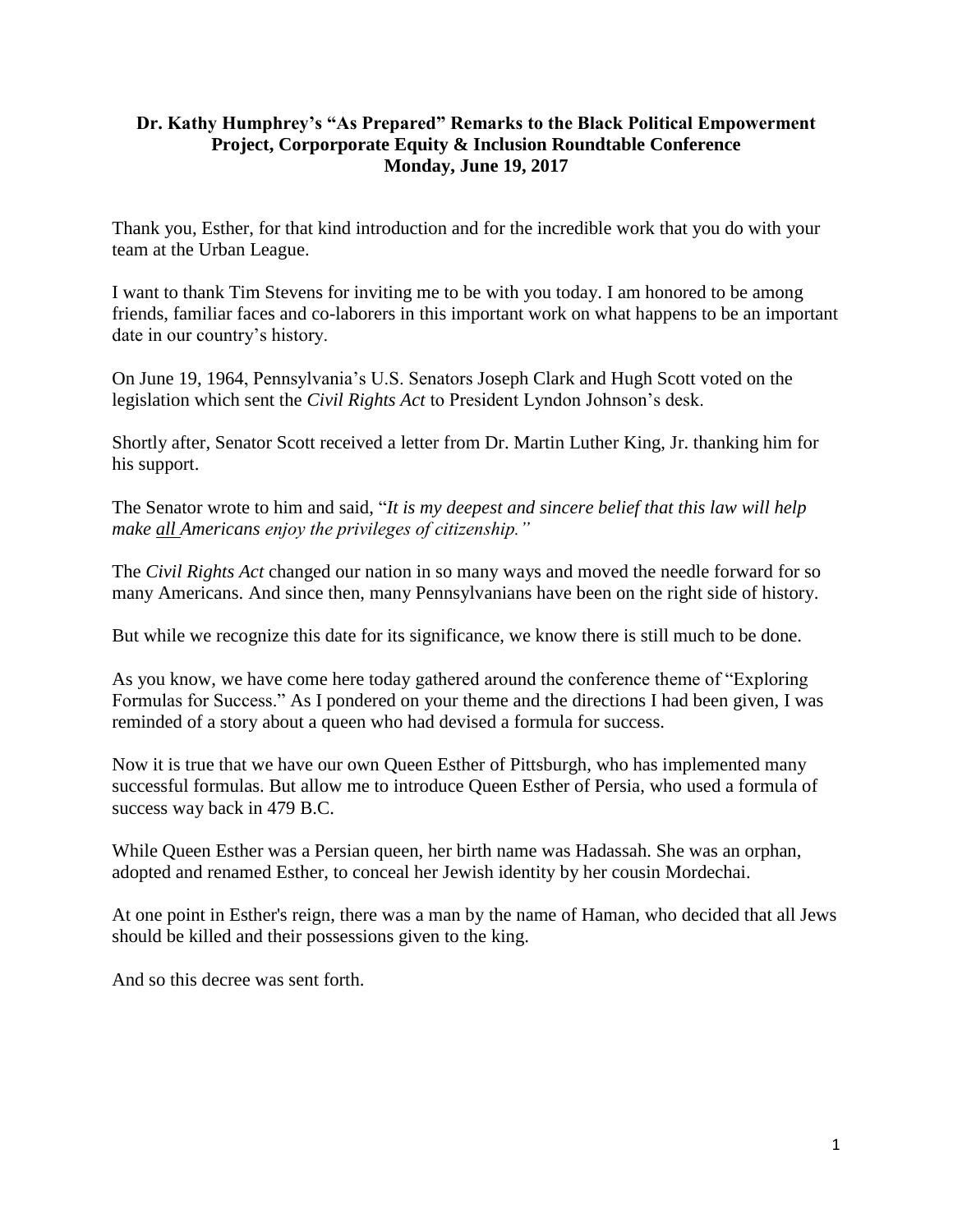When Mordechai found out, he sent a message to Esther to ask the king to save her people.

Initially, Esther replied that she could not help. But Mordechai reminded her that while she may be up in the palace, she, too, was a Jew, and maybe she had become queen for a purpose.

She had to be reminded of who she really was.

Sometimes we all must be reminded of who we really are.

Once Esther understood the danger of inactivity, she quickly devised a formula to save her people.

Her plan required her to take risk and to be bold.

At one point, she is quoted as saying, "If I parish, I parish", realizing that even her lack of action could not stop her own demise. She implemented her formula, for having the plan alone would do nothing. Her formula had to be used to determine its effectiveness.

Not only did her plan work, it saved her people and changed the course of history. Today, many Jewish families celebrate Purim because of Esther's formula for success.

In examining her formula, she had to remember who she was. She had to have more than a vision statement. She had to have more than a plan. She had to have the boldness to implement that plan.

If I had time to tell you the whole story, you would learn that Esther was also evaluating her plan as she implemented it, so that she could revise it as needed to ensure that she would reach her intended outcome.

We, at the University of Pittsburgh, are trying to use a similar formula to develop a culture of diversity and inclusion. Tim has asked me to share how we are implementing our formula.

You should know that we do not proclaim to have it right, but we are sincerely taking steps to get it right.

Our formula is based on the same principals as Esther's. We are constantly examining who we are. We are devising plans that we hope will create our new reality. We are implementing our plan by purposeful and strategic actions. And we are measuring our progress to ensure that we become an institution where diversity and inclusion is in the fiber of our existence.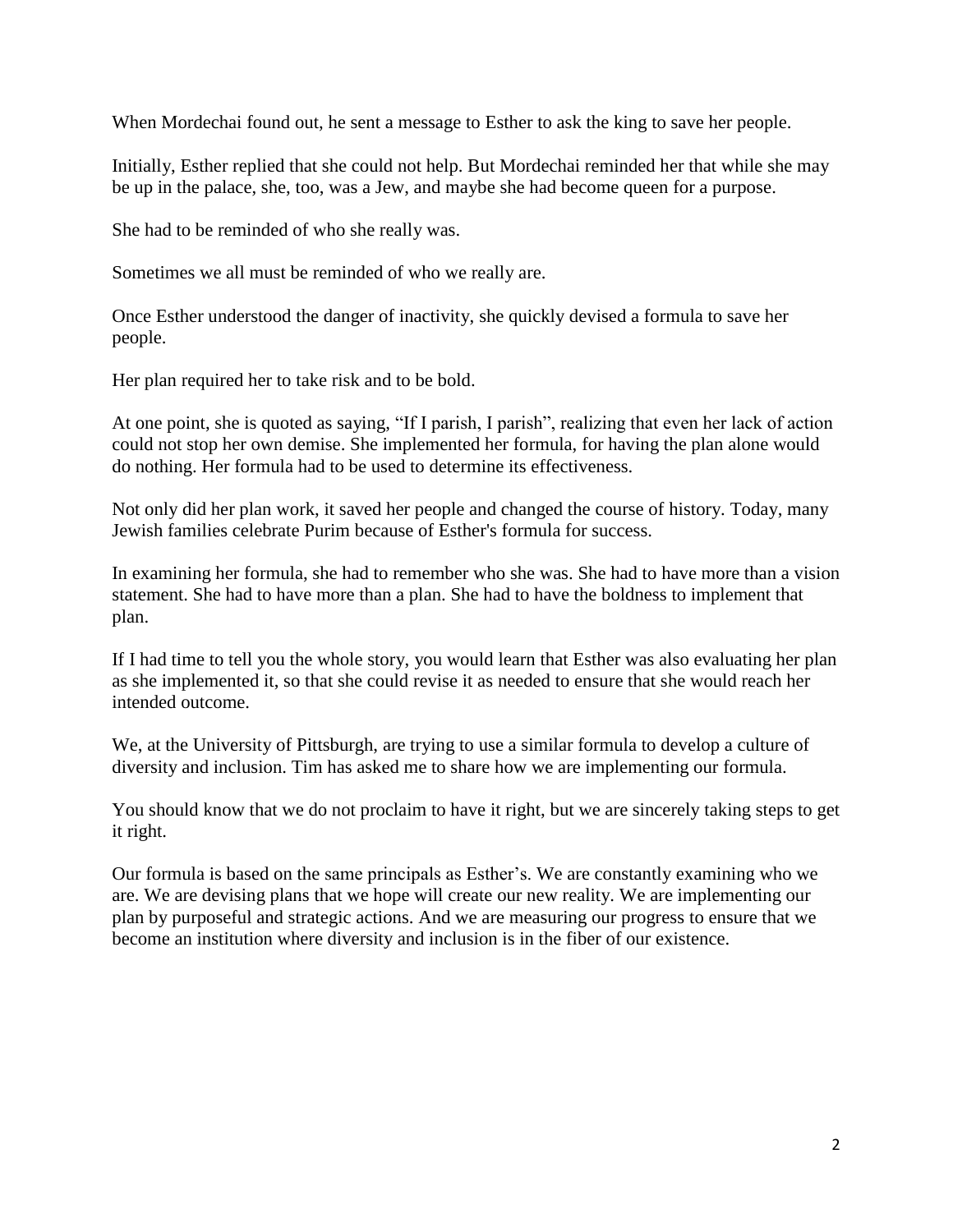One of the first things that our new Chancellor Patrick Gallagher found when he came to Pitt was that while we believed in the importance of diversity and inclusion and aspired to be a place where diversity and inclusion was an intrinsic value, we needed to do more to become who we wanted to be.

The Chancellor, along with his senior leadership team and many others, believed we could do more in our hiring practices, our decision-making and our engagement with the community.

So we listened. We listened internally and externally. We listened to students, alumni, faculty and staff. We also listened to the words coming from our community, neighbors, minority vendors and our own experiences.

We were concerned, for what we heard, was not who we wanted to be.

So, we followed Esther's lead and developed a plan that would create our new truth. A plan that we hoped would replace our current truth. And when we created our strategic plan, promoting diversity and inclusion became one of our core priorities.

James Kouzes and Barry Posner teach us that "*Strong leadership models the way*."

Acting on the third element of our formula, implementation, the Chancellor and other senior leaders modeled the way as we began to fill positions of leadership.

Now, there are ten people of color in senior *positions at* Pitt.

Each year, Pitt chooses a theme to highlight, learn more about, explore and further enhance our work in.

It is an opportunity for our community to pause and reflect on how we can strengthen our commitment to a specific area.

So, we decided this would be the "Year of Diversity and Inclusion."

We have held more than 200 events, lectures and seminars. We created new programs that will continue to be implemented, and many more new programs are underway.

In a few weeks, we will have a special announcement that I believe will be the crown jewel of our "Year of Diversity and Inclusion." So, stay tuned.

The year has been a wonderful catalyst for our future work.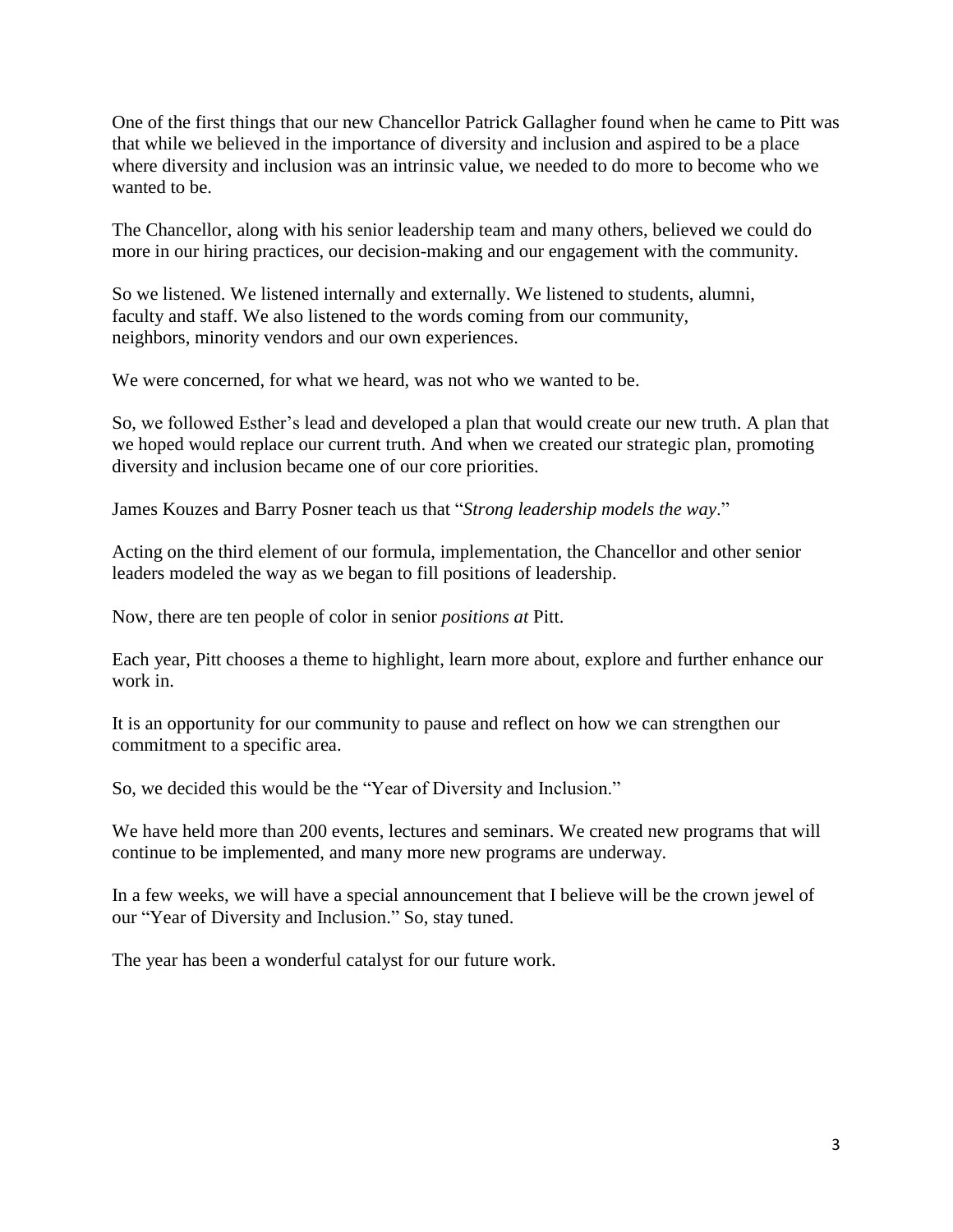Two years ago, we created the Office of Diversity and Inclusion and elevated its core values to a University-wide level by naming our first Vice Chancellor of Diversity and Inclusion.

We redesigned our Affirmative Action program to be more than a report that we provide to the federal government, but a report that we used to challenge our various units to become who we say we want to be.

We have encouraged each of our hiring administrators to ensure that all applicant pools are diverse.

We are taking a hard look at our trailing spouse programs, so we can better entice strong applicants to come to Pittsburgh by finding employment opportunities for their spouses. This is an area where you could be helpful to us, and we could be helpful to you. Please know that we are open to building that type of relationship with you.

We have expanded our affinity resource groups to provide additional support to those in our university community who are members of underrepresented groups.

We have put the right people in the room to examine the possibility of implementing Ban the Box with the hope of eliminating the chilling effects it can have on those who may not apply if the box exists.

And we are recruiting students in locations that are more heavily populated with students of color. We are also looking to recruit more students from right here in our region as part of a new partnership with the Pittsburgh Public Schools and the Community College of Allegheny County (CCAC).

We are developing programs that will challenge our students to think of themselves as global citizens. All of our students are asked to take the Pitt Promise of Civility during freshmen convocation. The Pitt Promise clearly informs our students how we expect them to treat one another in our community.

The President of our Faculty Senate is working to create Pitt's diversity and inclusion value statement. A statement that we hope will be given to every faculty and staff member to remind them of who we are and where we will stand.

And we are looking at ways to increase the diversity in our city of Pittsburgh by keeping our students here after they graduate. We just launched the Pitt Pathways Program, which is a Grow Your Own program. We, along with every university in this city, attract hundreds of students of color here each year. If we can retain some of them, we can increase the diversity of Pittsburgh.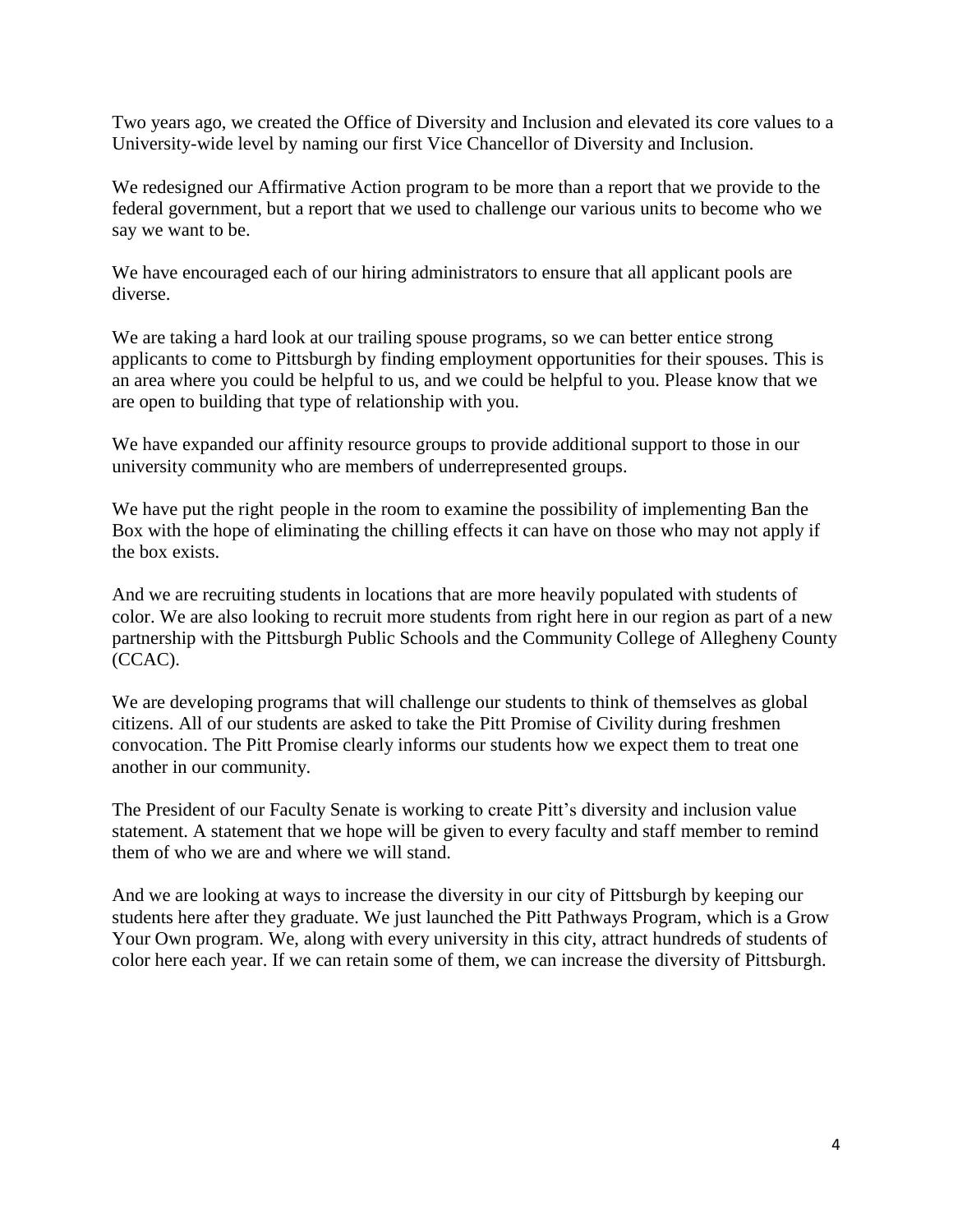This is yet another way we could collaborate. If your company was willing to partner with us to provide students with scholarships that are attached to jobs after graduations, we may be able to increase the diversity of our region.

We took a hard look at physical diversity and the physical design of our campus to ensure it is accessible to all.

And, we created a Diversity and Inclusion Certification Program. I had the honor to attend the graduation ceremony last week for this year long program, where we challenge faculty and staff to enhance their knowledge and their commitment to strengthen a culture of diversity and inclusion.

We have created a dashboard to measure our success, because we believe that which is measured grows.

And we want to see growth.

We want to see growth in the diversity of our mid managers, and we want to see growth in the number of underrepresented Pittsburghers in our applicant pools and in our employment.

For some of these areas, we plan to measure ourselves by other Association of American University schools who have been successful.

But our focus goes beyond the campus.

We have a goal to increase minority and women vendors. Along with the African American Chamber of Commerce, we have developed programs to introduce vendors to our institutional department heads and to help the vendors understand how to do business with the University, with the hope that they will be more successful in the bid process.

Much work is being done, but we are not focusing on building a stronger culture of diversity and inclusion because it is a "nice" thing to do.

Or because it is the "trendy" thing to do.

It is simply good business to develop a culture of diversity and inclusion, because gaining a variety of ideas and constructs will advance our research teaching and service.

We have pledged our commitment to this issue, because we know that leveraging our differences will make our work, and our world, even greater.